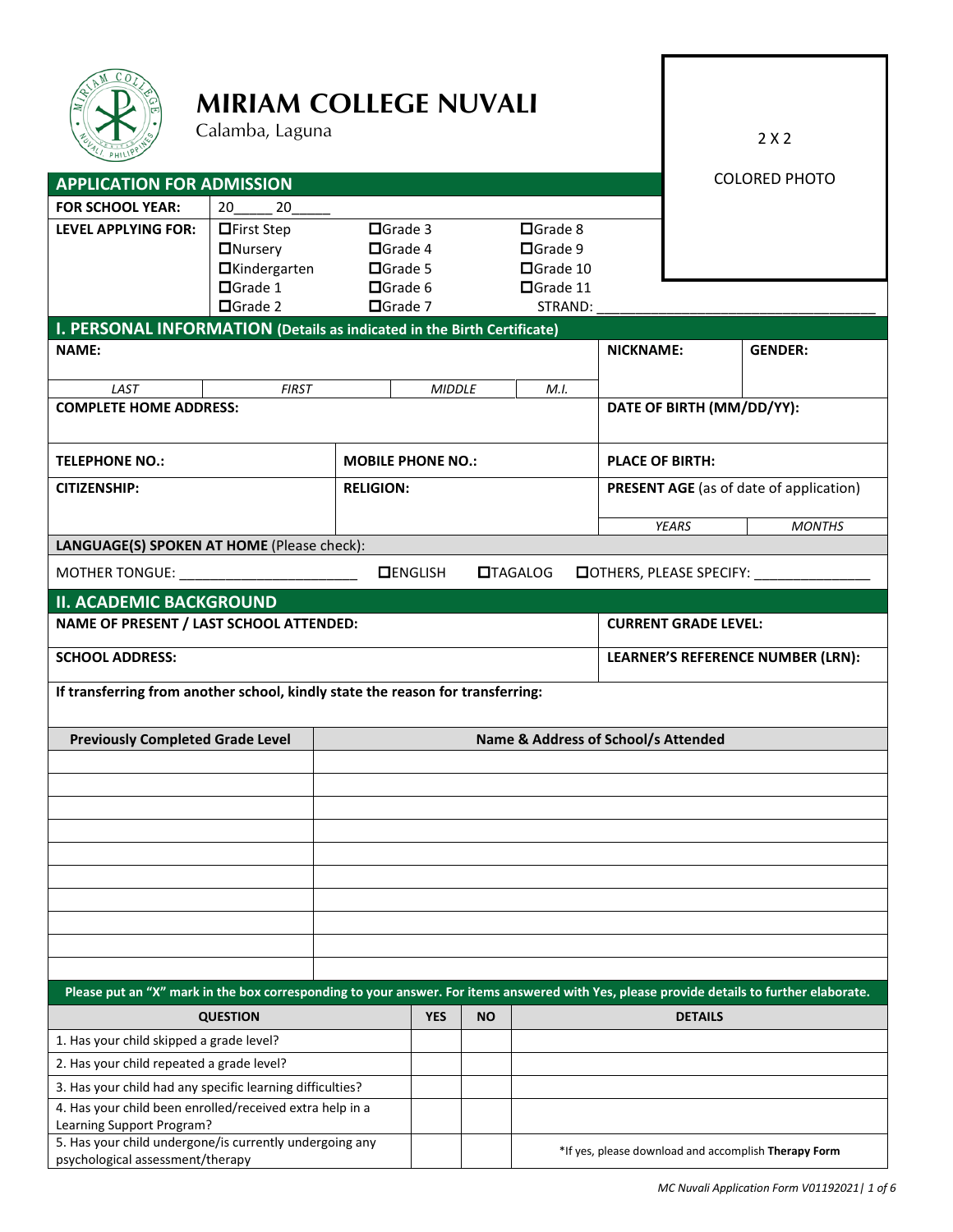| <b>III. FAMILY DETAILS</b>                                   |                |                        |                                                                                                 |                                               |                                    |                                     |                          |              |
|--------------------------------------------------------------|----------------|------------------------|-------------------------------------------------------------------------------------------------|-----------------------------------------------|------------------------------------|-------------------------------------|--------------------------|--------------|
| <b>MARITAL STATUS:</b>                                       |                |                        | While studying in Miriam College, he/she will live with:                                        |                                               |                                    |                                     |                          |              |
| □ Married & Living Together                                  |                |                        | □ Married but Separated                                                                         | $\Box$ Father                                 |                                    | □Grand Parents                      |                          |              |
| $\square$ Single Parent                                      |                | □ Spouse Abroad        |                                                                                                 | □Mother                                       |                                    | □ Other Relatives                   |                          |              |
| <b>DAnnulled</b>                                             |                | <b>OWidowed</b>        |                                                                                                 |                                               | □Whole Family                      |                                     | □Boarding House          |              |
| Others Pls. Specify:                                         |                |                        |                                                                                                 |                                               |                                    |                                     |                          |              |
| <b>FATHER'S NAME:</b>                                        |                |                        |                                                                                                 |                                               |                                    | <b>MOTHER'S FULL MAIDEN NAME:</b>   |                          |              |
|                                                              |                |                        |                                                                                                 |                                               |                                    |                                     |                          |              |
| $\Box$ LIVING                                                |                |                        | $\Box$ DECEASED                                                                                 |                                               | $\Box$ LIVING                      |                                     | $\Box$ DECEASED          |              |
| <b>CITIZENSHIP:</b>                                          |                |                        |                                                                                                 | <b>CITIZENSHIP:</b>                           |                                    |                                     |                          |              |
| <b>ADDRESS:</b>                                              |                |                        |                                                                                                 | <b>ADDRESS:</b>                               |                                    |                                     |                          |              |
|                                                              |                |                        |                                                                                                 |                                               |                                    |                                     |                          |              |
|                                                              |                |                        |                                                                                                 |                                               |                                    |                                     |                          |              |
| <b>TELEPHONE NO.:</b>                                        |                |                        | <b>MOBILE PHONE NO.:</b>                                                                        | <b>TELEPHONE NO.:</b>                         |                                    |                                     | <b>MOBILE PHONE NO.:</b> |              |
|                                                              |                |                        |                                                                                                 |                                               |                                    |                                     |                          |              |
| <b>E-MAIL ADDRESS:</b>                                       |                |                        |                                                                                                 | <b>E-MAIL ADDRESS:</b>                        |                                    |                                     |                          |              |
| <b>EDUCATIONAL ATTAINMENT:</b>                               |                |                        |                                                                                                 |                                               |                                    | <b>EDUCATIONAL ATTAINMENT:</b>      |                          |              |
| <b>COLLEGE/UNIVERSITY ATTENDED:</b>                          |                |                        |                                                                                                 |                                               |                                    | <b>COLLEGE/UNIVERSITY ATTENDED:</b> |                          |              |
| <b>OCCUPATION:</b>                                           |                |                        |                                                                                                 | <b>OCCUPATION:</b>                            |                                    |                                     |                          |              |
| <b>COMPANY / BUSINESS NAME:</b>                              |                |                        |                                                                                                 |                                               |                                    | <b>COMPANY / BUSINESS NAME:</b>     |                          |              |
|                                                              |                |                        |                                                                                                 |                                               |                                    |                                     |                          |              |
| <b>COMPANY / BUSINESS</b>                                    |                | <b>POSITION:</b>       |                                                                                                 | <b>COMPANY / BUSINESS</b><br><b>POSITION:</b> |                                    |                                     |                          |              |
| <b>ADDRESS:</b>                                              |                | <b>ADDRESS:</b>        |                                                                                                 |                                               |                                    |                                     |                          |              |
| <b>COMPANY / BUSINESS</b>                                    |                |                        |                                                                                                 |                                               |                                    | <b>COMPANY / BUSINESS</b>           |                          |              |
|                                                              |                | TEL. NO.:              |                                                                                                 |                                               |                                    |                                     | TEL. NO.:                |              |
|                                                              |                |                        |                                                                                                 |                                               |                                    |                                     |                          |              |
| MIRIAM (MARYKNOLL) COLLEGE ALUMNA?                           |                |                        |                                                                                                 |                                               | MIRIAM (MARYKNOLL) COLLEGE ALUMNA? |                                     |                          |              |
| Grade School   □ Yes, SY                                     |                |                        | $\square$ No                                                                                    | Grade School                                  |                                    | □ Yes, SY                           |                          | $\square$ No |
| <b>High School</b>                                           | $\Box$ Yes, SY |                        | $\square$ No                                                                                    | <b>High School</b>                            |                                    | $\square$ Yes, SY                   |                          | $\square$ No |
| <b>College</b>                                               | □ Yes, SY      |                        | $\square$ No                                                                                    | <b>College</b>                                |                                    | □ Yes, SY                           |                          | $\square$ No |
|                                                              |                |                        | PLEASE IDENTIFY MOBILE NO. AND E-MAIL ADDRESS FOR MC CORPORATE MESSAGING SYSTEM ADVISORY (CMS): |                                               |                                    |                                     |                          |              |
| <b>Mobile No.:</b>                                           |                |                        |                                                                                                 | <b>E-mail Address:</b>                        |                                    |                                     |                          |              |
|                                                              |                |                        |                                                                                                 | <b>CITIZENSHIP:</b>                           |                                    |                                     | <b>DATE OF BIRTH:</b>    |              |
|                                                              |                |                        | <b>AUTHORIZED GUARDIAN'S NAME</b> (in case parents are not available):                          |                                               |                                    |                                     |                          |              |
| <b>HOME ADDRESS:</b>                                         |                |                        |                                                                                                 | <b>RELATIONSHIP TO STUDENT:</b>               |                                    |                                     |                          |              |
|                                                              |                |                        |                                                                                                 |                                               |                                    |                                     |                          |              |
| <b>TELEPHONE NO.:</b><br><b>MOBILE NO.:</b>                  |                | <b>E-MAIL ADDRESS:</b> |                                                                                                 |                                               |                                    |                                     |                          |              |
| <b>OFFICE NAME:</b>                                          |                | <b>OFFICE ADDRESS:</b> |                                                                                                 |                                               |                                    |                                     |                          |              |
|                                                              |                |                        |                                                                                                 |                                               |                                    |                                     |                          |              |
| <b>SIBLING/S INFORMATION:</b>                                |                |                        |                                                                                                 |                                               |                                    |                                     |                          |              |
| <b>NAMES OF BROTHER/S &amp; SISTER/S</b><br><b>BIRTHDATE</b> |                |                        | <b>AGE</b>                                                                                      |                                               | <b>PRESENT SCHOOL</b>              |                                     | <b>GRADE/YEAR</b>        |              |
|                                                              |                |                        |                                                                                                 |                                               |                                    |                                     |                          |              |
|                                                              |                |                        |                                                                                                 |                                               |                                    |                                     |                          |              |
|                                                              |                |                        |                                                                                                 |                                               |                                    |                                     |                          |              |
|                                                              |                |                        |                                                                                                 |                                               |                                    |                                     |                          |              |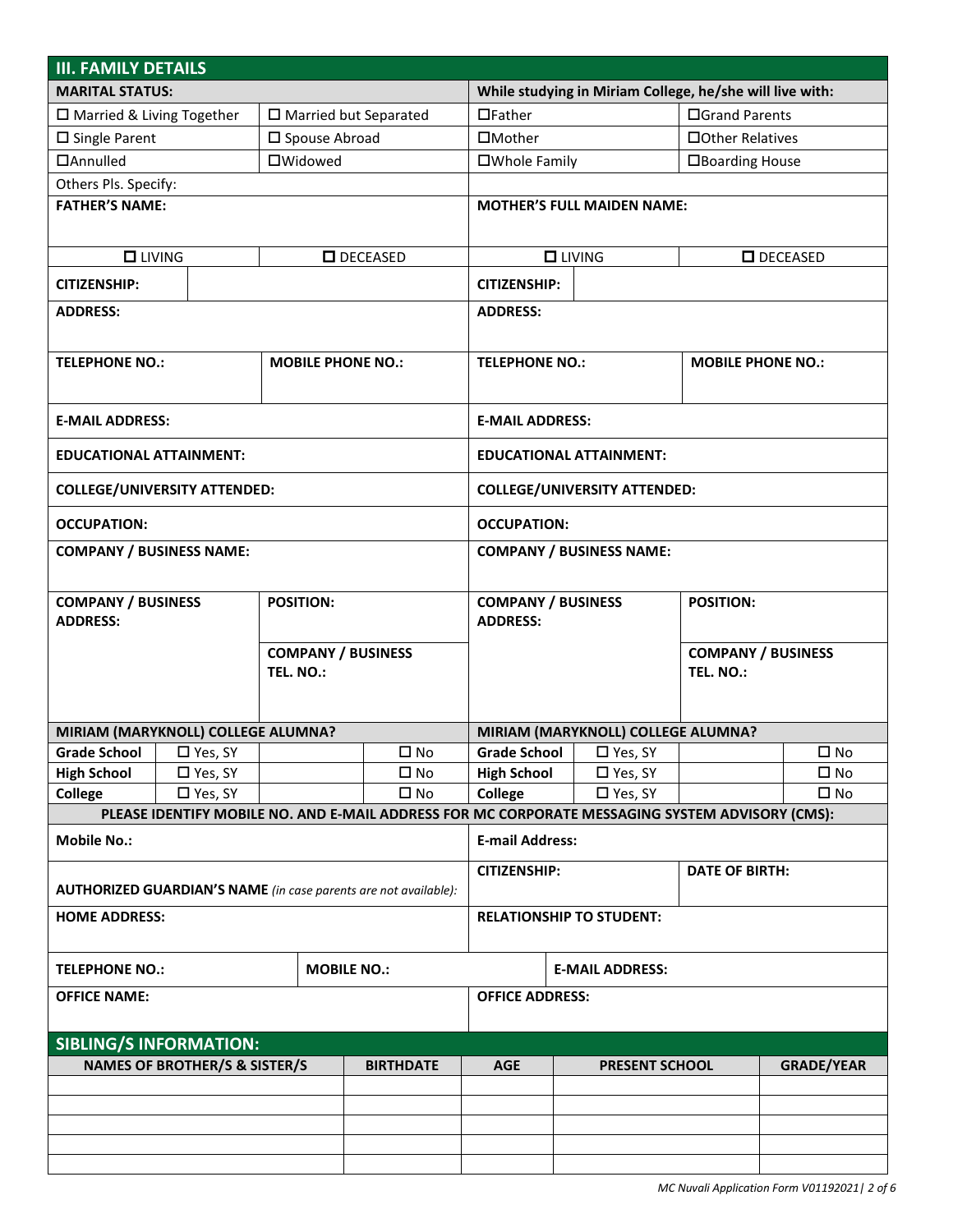| PERSON TO NOTIFY IN CASE OF EMERGENCY:                          |                                                    |                                     |                                       |                                       |              |  |
|-----------------------------------------------------------------|----------------------------------------------------|-------------------------------------|---------------------------------------|---------------------------------------|--------------|--|
| <b>NAME:</b>                                                    |                                                    |                                     | <b>RELATIONSHIP TO STUDENT:</b>       |                                       |              |  |
| <b>ADDRESS:</b>                                                 |                                                    | TEL. NO.:                           |                                       | <b>MOBILE NO.</b>                     |              |  |
|                                                                 |                                                    |                                     |                                       |                                       |              |  |
| How or where did you find out about MC Nuvali?:                 |                                                    |                                     |                                       |                                       |              |  |
| □ Miriam College Website                                        | □Banner/Billboard/Tarpaulin<br>□Brochures / Flyers |                                     |                                       |                                       |              |  |
| □Miriam College Facebook Page                                   | $\Box$ Posters                                     |                                     |                                       | □ Search Engine (Google, Yahoo, etc.) |              |  |
| <b>IDMiriam College Twitter Page</b>                            | $\Box$ Referrals                                   |                                     |                                       | $\Box$ Others (Please specify):       |              |  |
|                                                                 |                                                    | (Name of referring Family / Friend) |                                       |                                       |              |  |
| <b>VI. ADDITIONAL INFORMATION</b> (please answer if applicable) |                                                    |                                     |                                       |                                       |              |  |
| 1. Has your child received First Holy Communion?                |                                                    |                                     | □*Yes; Date of 1st Communion:         |                                       | $\square$ No |  |
| 2. Has your child received the Sacrament of Holy Confirmation?  |                                                    |                                     | $\square$ *Yes; Date of Confirmation: |                                       | $\Box$ No    |  |
| *Please submit a copy of the certification.                     |                                                    |                                     |                                       |                                       |              |  |

| I hereby certify that all information supplied for<br>(name & grade)<br>level of student) in this application is complete, true and correct. |                                |      |  |  |
|----------------------------------------------------------------------------------------------------------------------------------------------|--------------------------------|------|--|--|
| I willingly give my consent to use the information gathered and documents submitted for Miriam College Nuvali application<br>purposes.       |                                |      |  |  |
|                                                                                                                                              |                                |      |  |  |
| Name & Signature of Parent/s or Authorized Guardian                                                                                          | <b>Relation to the Student</b> | Date |  |  |

# ===================== **MIRIAM COLLEGE DATA PRIVACY STATEMENT** =====================

Miriam College (MC) recognizes its duty to secure personal information it handles and to hold information which it reasonably needs to effectively discharge its function as an educational institution.

It is the policy of the School to keep certain information including written records, photographic and video images via CCTV, recordings from body-worn cameras or other similar recording devices, voice recording devices, digital material and biometric records about its employees, students and other stakeholders.

By enrolling at MC, you expressly acknowledge that you have read, understand and agree to all the terms of this Privacy Statement as outlined below and as may be modified from time to time as required by law or the National Privacy Commission ("NPC") without prior notice to you.

# **A. Information We Collect or Generate**

MC as an educational institution may collect various personal data from applicants, student, parents or any authorized representatives during application for admission and enrollment. We also request documents from the previous school of the applicant, if applicable. The information and documents that we collect/generate include the following:

For student application and enrollment

a. Personal Data Form with personal information, educational background, and details regarding family, academic background, activities (co-curricular and extra-curricular), attendance, disciplinary record and information for non-Filipinos b. Recommendation forms with applicant's qualities and performance

c. Student's health record on common illnesses, past disease, family disease, drug preparation given to student in case of certain illness, and immunization record

d. Legal documents such as:

- i. original NSO birth certificate
- ii. photocopy of baptismal certificate
- iii. report card
- iv. learner reference number
- v. transcript of record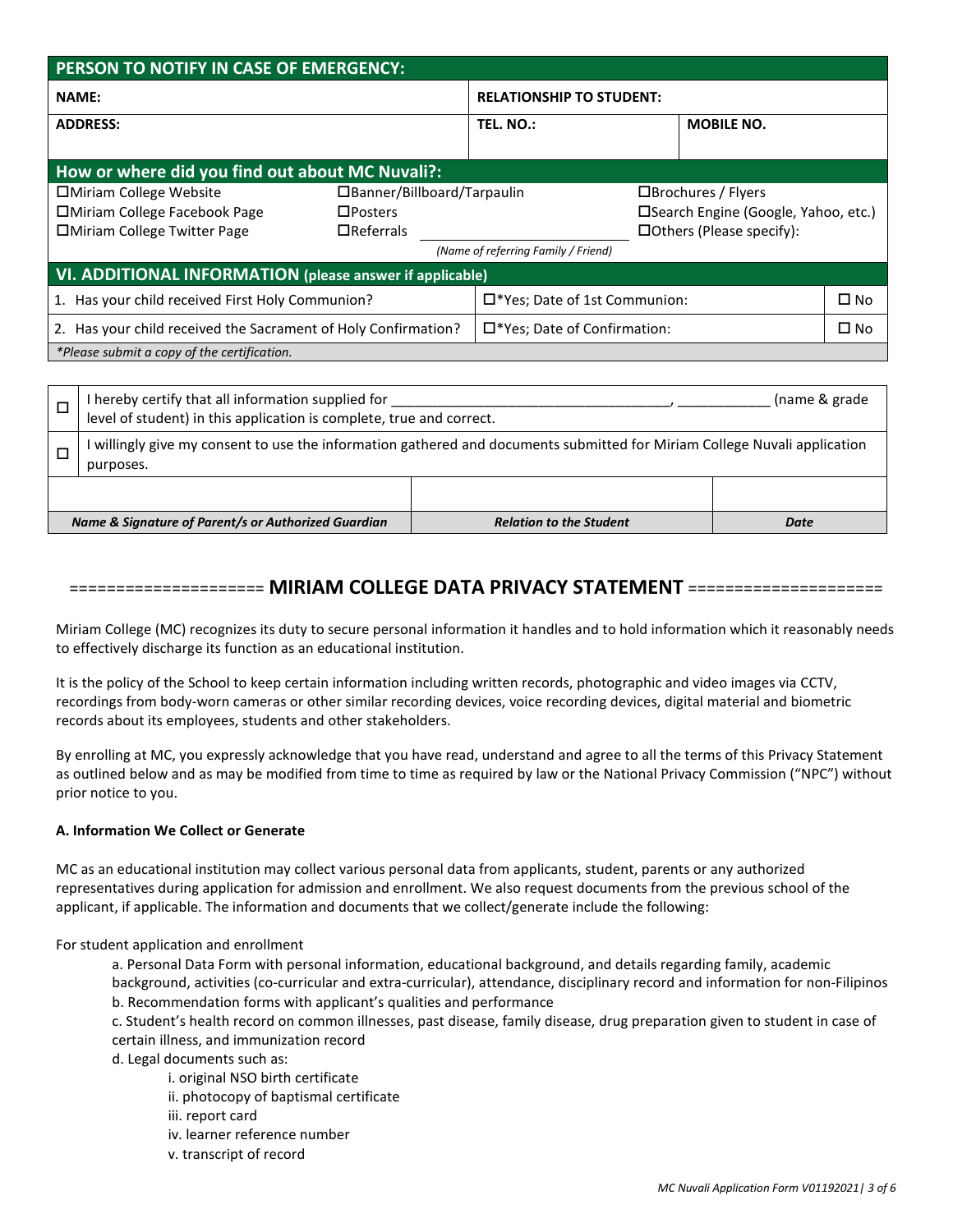vi. Copies of Philippine passport and certificate of recognition as a Filipino issued by the Bureau of Immigration or from the Philippine consulate of the country of birth (for applicants with dual citizenship)

vii. special study permit and alien certificate of registration (for foreign students)

e. Additional documents as applicable:

- i. duly signed MCN Waiver for Non-Catholic applicants
- ii. Parent Questionnaire for preschool applicants
- iii. Assessment and Therapy History Form

#### **B. How We Use the Information**

MC uses the information to deliver and provide our students with the best educational services to include counseling, health, information technology, library, sports and recreation, transportation, parking, safety and security. We may combine your information with other information that we have about your child that is publicly available and/or that we may have obtained from third parties. Among others, we may use the student's information to:

- Evaluate your child's application for admission or enrollment
- Determine and record your child's academic performance, to include conduct and behavior, co-curricular and extracurricular progress
- Establish and maintain student information systems
- Process scholarship and other financial grants (delete?)
- Investigate disciplinary incidents to implement measures for reform
- Maintain directories and alumni records
- Generate reports for statistical and research purposes
- Ensure protective safeguards of College facilities and grounds
- Communicate with the parent or the student
- Share marketing and promotional materials regarding school-related functions and projects
- Comply with academic, administrative, historical and statistical requirements, including government regulations

The consent of the data subject or the parents as legal representatives shall be obtained when necessary for the use or processing of personal data.

#### **C. Disclosing the Information**

MC shares the student's information as permitted or required by law and in line with our objectives as an educational institution. In the area of social media, disclosure of personal and/or academic-related information will be upon explicit consent of the student or parent/guardian.

Congruent with our objectives as an educational institution, disclosure of information may fall under the following categories: a. Mandated by law, regulatory agencies, courts, etc.:

- Reportorial requirements to government agencies; *e.g. Department of Education, Commission on Higher Education, NPC and other regulatory government agencies*
- Sharing information for accreditation; *e.g. Philippine Accrediting Association of Schools, Colleges and Universities*
- Compliance with court orders, subpoenas, etc.
- b. Legitimate interest of the school and/or third parties to whom data is disclosed
	- Posting of class lists and class schedules in bulletin boards
	- Sharing of information to parents, guardians or next-of-kin, as required by law or as may be determined in the best interests of the student and that of the school community
	- Providing academic institutions, companies, government agencies, or the like, upon their request with scholastic ranking information or certification of good moral character for purposes of admission and student programs
	- Disclosing information to the NPC and other regulatory agencies; *e.g. Department of Education*
	- Sharing of information to potential donors and benefactors for purposes of grants and other forms of assistance
	- Sharing information for accreditation; *e.g. Philippine Accrediting Association of Schools, Colleges and Universities*
	- Responding to queries whether or not the person is a bona fide student or graduate of MC
	- Conducting research or surveys for purposes of institutional development
	- Sharing the student's directory information to MC's alumni association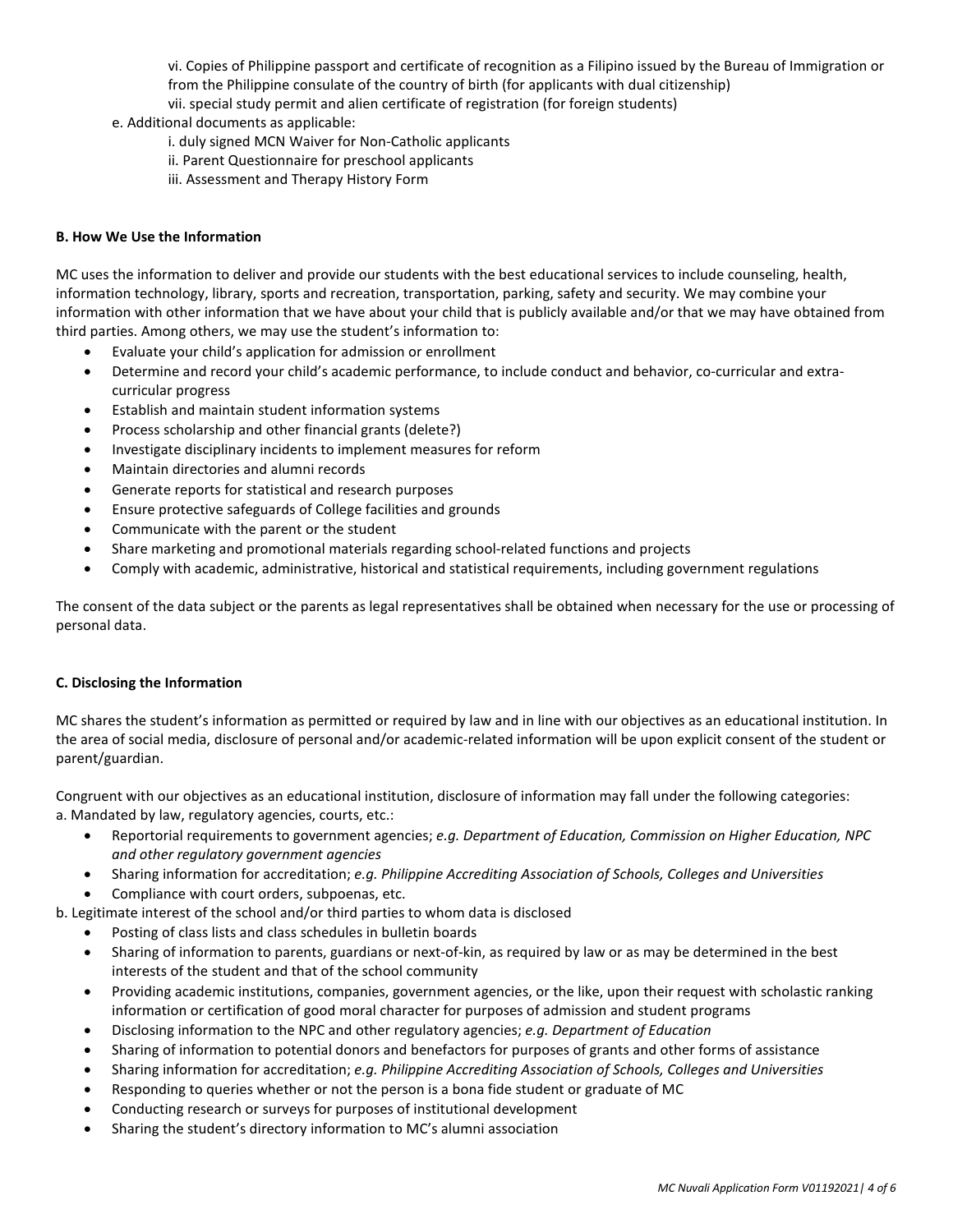- Sharing the student's academic accomplishments and co-curricular or extra-curricular achievements with other schools and third parties through photos, videos, brochures, website posting, and other media
- Disclosing information to parents/legal guardian regarding student accounts.

In the area of social media, disclosure of personal and/or academic-related information will be upon explicit consent of the student or parent/guardian.

## **D. How Long We Keep Your Information**

The student's information shall be retained for as long as the purpose for which it was collected, (*e.g. legal, regulatory, administrative, academic, historical or statistical purpose)* remains in effect.

For applicants who will not proceed with enrollment, all submitted documents will be disposed within the school year of their application. All information thereafter will be disposed through secured means when no longer relevant or necessary to the operations of MC in compliance with applicable laws and regulations.

### **E. Your Rights to the Information**

Parents / guardians / authorized representative(s) have the right to:

- inspect and review their child's information records especially during the enrollment period, the right to seek amendment and updating of such records, and the right to restrict the disclosure of directory information
- receive test scores and other measures of their child's progress in school, and updates on school regulations and policies

Former students (those who have moved on to the next unit, those who have transferred schools, or alumni) may submit requests for their records through the School Head. For any queries, clarifications or requests on any aspect of this Policy, you may also write our:

#### **DATA PRIVACY OFFICER**

Miriam College Foundation, Inc. Katipunan Avenue, Quezon City 1108 Email: dpo@mc.edu.ph

#### **F. Changes to Our Policy Statement**

We may modify or amend this Privacy Statement and Terms of Agreement from time to time to keep up with any changes in relevant laws and regulations. Any relevant updates will be posted on our website and will be effective immediately upon posting.

# **ACKNOWLEDGEMENT**

I hereby acknowledge that I have read and understood the terms as provided in the Miriam College Data Privacy Statement for Students and Parents/Guardians. Furthermore, I agree and give my full consent in the implementation of the said policy.

\_\_\_\_\_\_\_\_\_\_\_\_\_\_\_\_\_\_\_\_\_\_\_\_\_\_\_\_\_\_\_\_\_\_\_ \_\_\_\_\_\_\_\_\_\_\_\_\_\_\_\_\_\_\_\_\_\_\_\_\_\_\_\_\_\_\_\_\_\_\_

\_\_\_\_\_\_\_\_\_\_\_\_\_\_\_\_\_\_\_\_\_\_\_\_\_\_\_\_\_\_\_\_\_\_\_ \_\_\_\_\_\_\_\_\_\_\_\_\_\_\_\_\_\_\_\_\_\_\_\_\_\_\_\_\_\_\_\_\_\_\_

\_\_\_\_\_\_\_\_\_\_\_\_\_\_\_\_\_\_\_\_\_\_\_\_\_\_\_\_\_\_\_\_\_\_\_ \_\_\_\_\_\_\_\_\_\_\_\_\_\_\_\_\_\_\_\_\_\_\_\_\_\_\_\_\_\_\_\_\_\_\_

Complete Name of Student Grade Level applying for Grade Level applying for

Printed Name of Parent / Guardian Relation to the student

Signature of Parent / Guardian Date signed and submitted